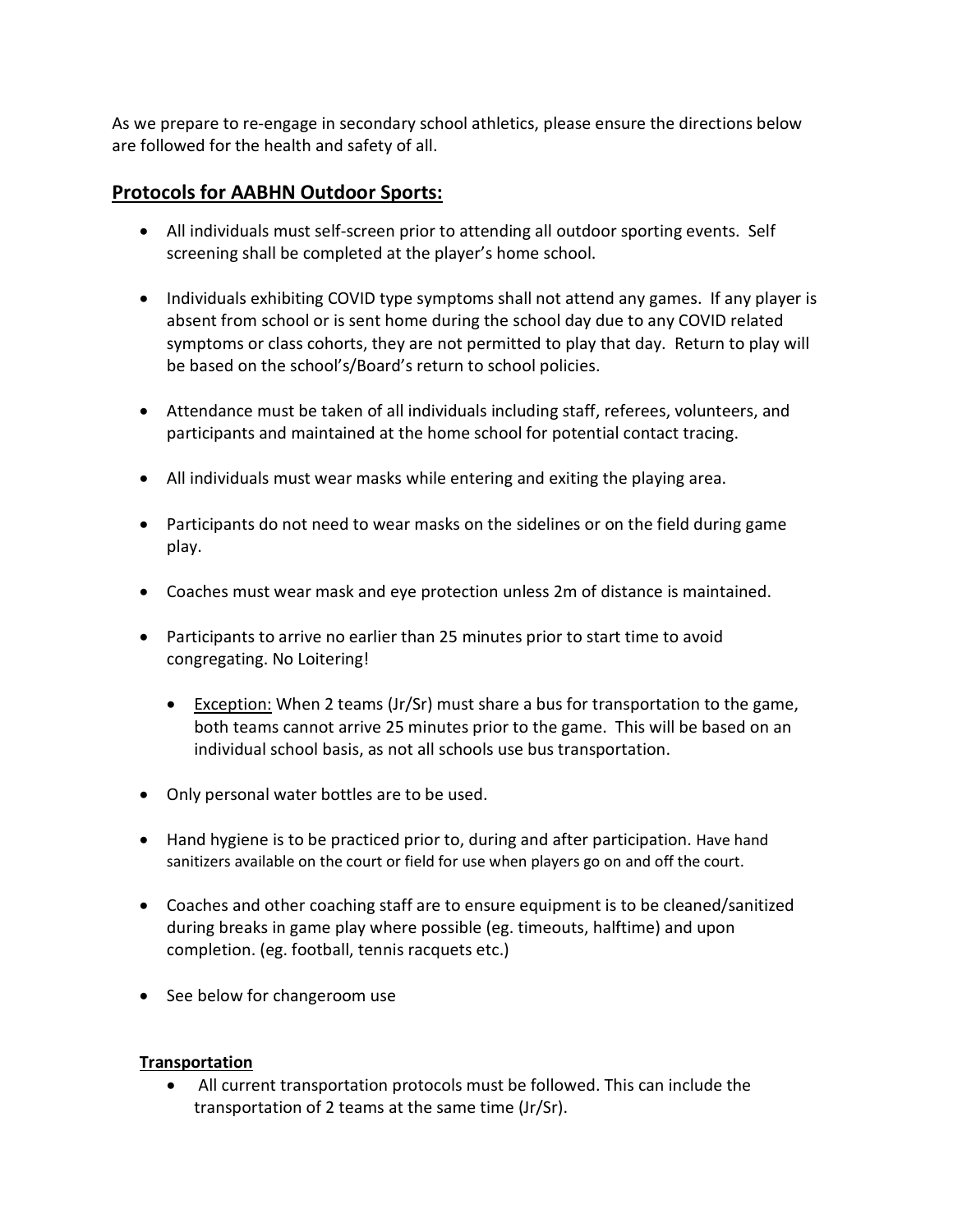Masking and seating plan must be in place to be used for the purposes of contact tracing. Maintain distance as much as possible.

### **Spectators**

1. Spectators outdoors will not be permitted at this time.

# Protocols for AABHN Indoor Sports:

 • All individuals must self-screen prior to attending all indoor sporting events. Self screening shall be completed at the player's home school.

•Individuals exhibiting COVID type symptoms shall not attend any games. If any player is absent from school or is sent home during the school day due to any COVID related symptoms or class cohorts, they are not permitted to play that day. Return to play will be based on the school's/Board's return to school policies.

• Attendance must be taken of all individuals including staff, referees, volunteers, and participants and maintained at the home school for potential contact tracing.

•All individuals must wear masks into the school building.

 •Masking is encouraged for participants at indoor sports where they can be worn safely based on the activity.

- For team sports such as basketball and volleyball, masks should be worn by players on the sideline or team bench areas.
- Coaches/Volunteers must wear a mask. Eye protection is required when within 2 m of another person not wearing a mask.

•Participants to arrive no earlier than 25 minutes prior to start time to avoid congregating. No Loitering! Maintain appropriate physical distancing and directional flow to the locations/facilities that are used for games including routes to and from the parking lot, and gym area.

 Exception: When 2 teams (Jr/Sr) must share a bus for transportation to the game, both teams cannot arrive 25 minutes prior to the game. This will be based on an individual school basis, as not all schools use bus transportation.

• Only personal water bottles are to be used. Water filling stations should be available for athletes to refill personal water bottles.